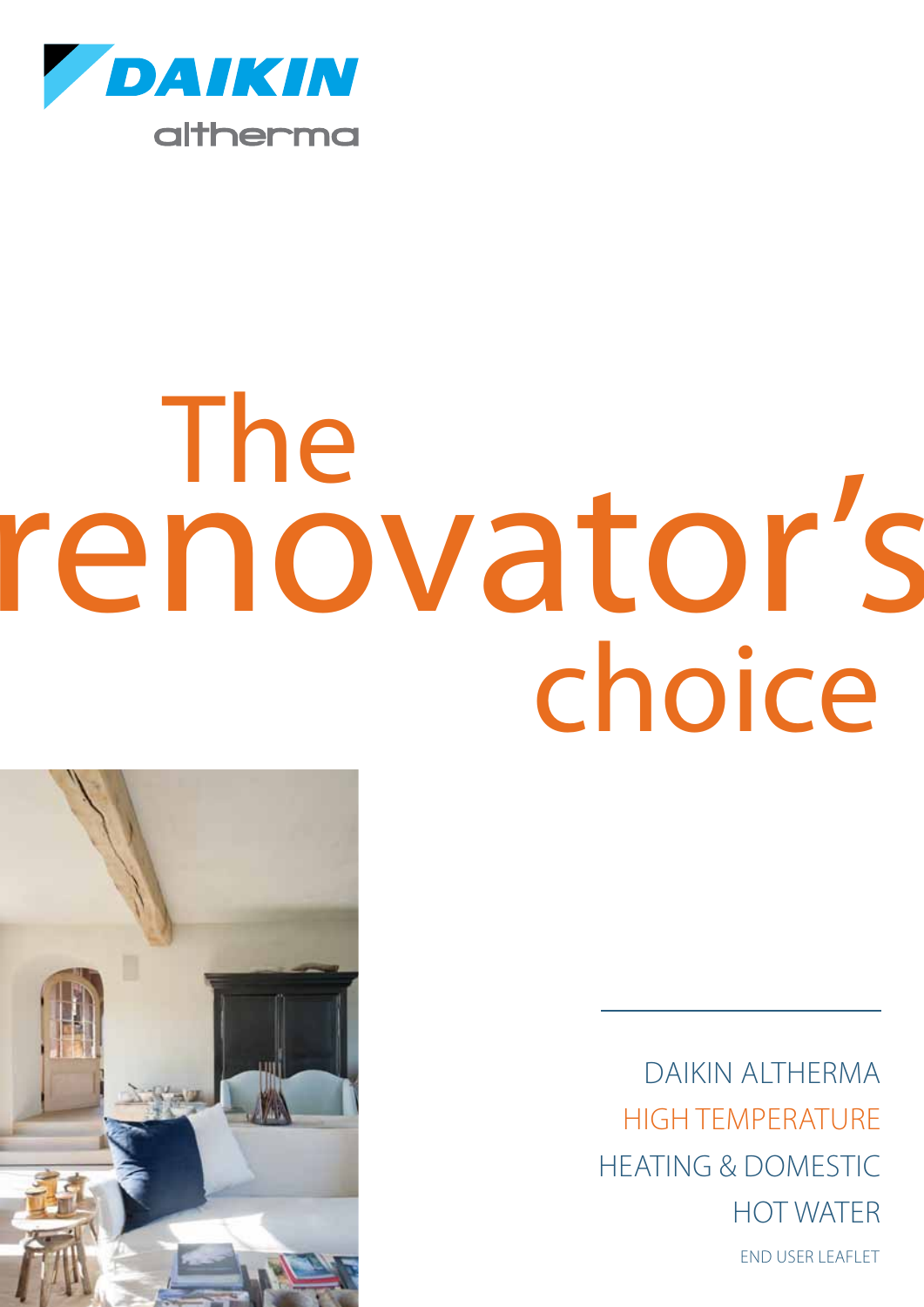### Daikin Altherma high temperature heat pump Four benefits of the

- $\checkmark$  Ideal for high temperature radiators
- $\sqrt{2}$  Easy replacement of existing boiler, without any other changes to the existing heating system
- $\checkmark$  Domestic hot water with low energy consumption
- $\checkmark$  Easy control

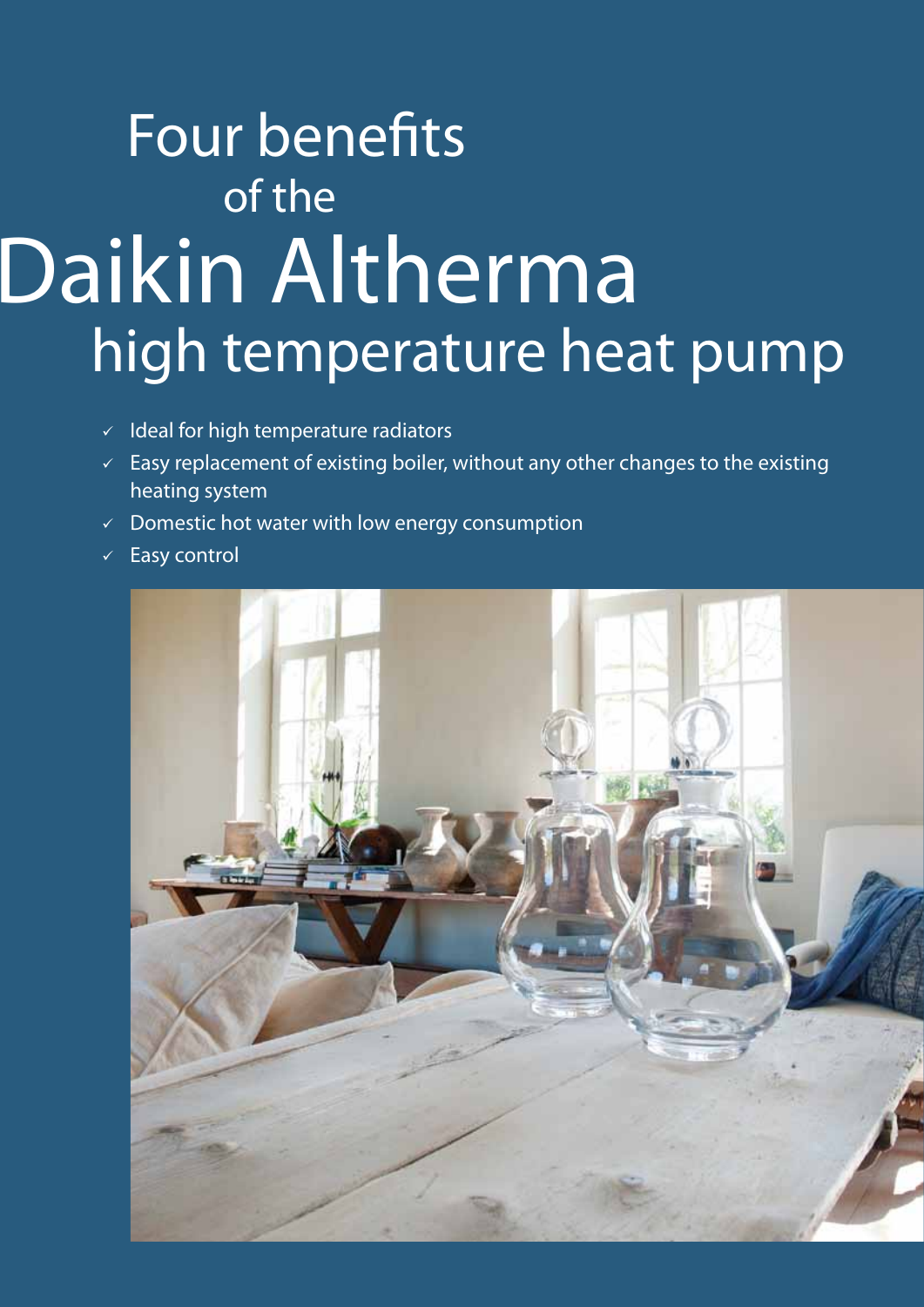## The perfect solution for renovations

The Daikin Altherma high temperature system offers heating and domestic hot water for your home. **Replacing a traditional boiler, it connects to the existing piping allowing you to keep your current hydraulic connections and emitters**. The Daikin Altherma high temperature system is therefore the ideal solution for renovations. The split system consists of an outdoor unit and an indoor unit and can be completed with a solar connection.



The Daikin Altherma heat pump uses a sustainable energy source: extracting heat from the outside air. In a closed loop containing a refrigerant, a thermodynamic cycle is created through evaporation, condensation, compression and expansion. This "pumps" heat from a lower to a higher temperature level. Via a heat exchanger the heat gained is transferred to your home's central heating.

#### The high efficiency system

Daikin Altherma can heat your home up to 3 times more efficiently than a traditional heating system based on fossil fuels or electricity. By making use of the heat in the outside air, the system uses much less energy while you enjoy a stable and pleasant level of comfort. Also, maintenance requirements are minimal, keeping operational costs low.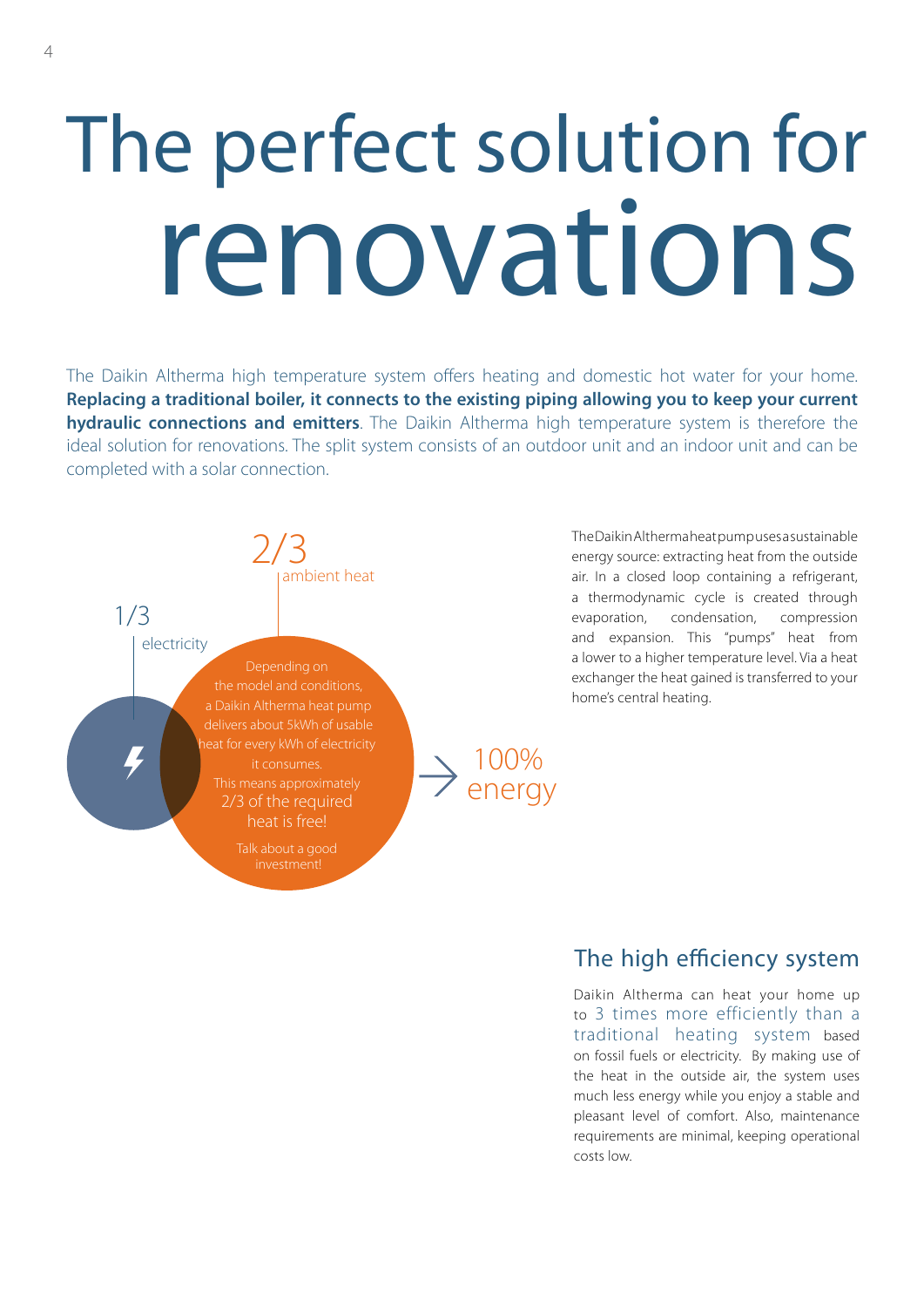#### Ideal for high temperature radiators

If your renovation includes retaining your existing high temperature radiators, then your new heating unit will need to produce water temperatures of up to 80°C for the radiators to operate properly. This is where the Daikin Altherma high temperature system, with its two heat pumps, is the ideal solution. One heat pump is in the outdoor unit to extract heat from the outside air. The other is in the indoor unit to transfer the heat through radiatiors and for the use of domestic hot water. Together they raise the outflow temperature of the water up to 80°C, which is ideal for high temperature radiators and fan coil units to provide optimum comfort in even the coldest climates.

The Daikin Altherma high temperature system is available in different capacities to suit all house sizes. No matter what the configuration, the system can be attached to the centrally or individually controllable radiators and other heat emitters.

All in all, this makes the Daikin Altherma high temperature system the most efficient solution when keeping your existing radiators and pipe work. \*

\* COP (Coefficient of Performance) of up to 3.08 EW: 55°C; LW 65°C, Dt 10°C; 7°CDB/6°CWB



Indoor unit and domestic hot water tank can be stacked

#### Easy replacement of existing boiler, without changing heating pipes

Daikin have designed the Daikin Altherma high temperature system not only to be highly efficient but also to be easy to install cost effectively. The pipework to connect the indoor unit and tank to the outdoor unit is kept to a minimum but the real cost saving is that the system has been designed specifically to work with existing radiators making it ideal for renovations and eliminating the need for additional expense of changing the heating system.



Outdoor unit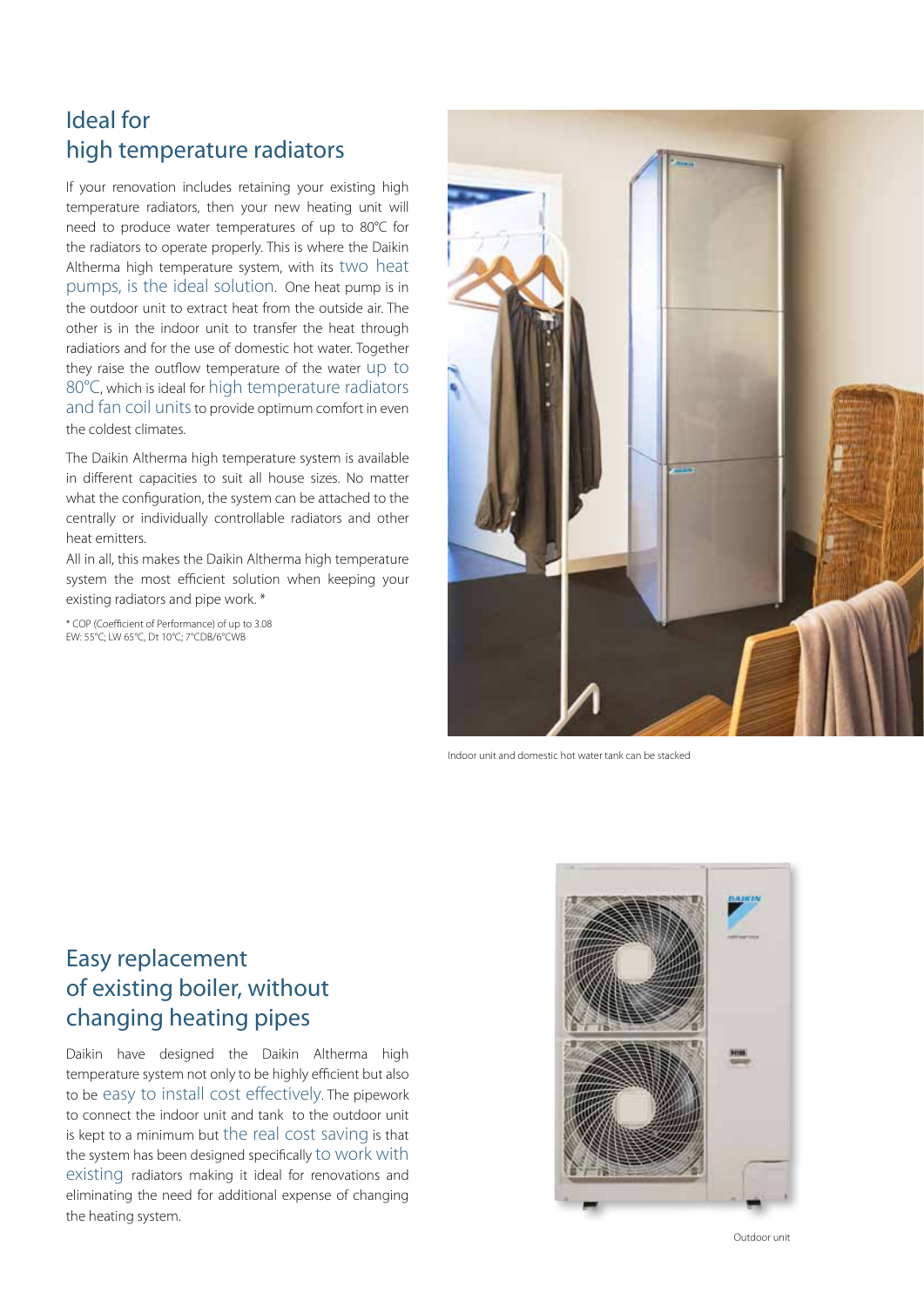

#### Domestic hot water, for lower energy consumption

Daikin Altherma's high water temperature is ideal for heating domestic hot water without the need for an additional electric heater. Rapid heating of domestic hot water also means smaller heaters are needed. For a family of approximately four people, the standard tank (200l) is the best solution. Should you require more hot water, a larger tank (260l) is also available. The indoor unit and domestic hot water tank can be stacked to save space, or installed next to each other, if only limited height is available.

#### Solar connection

The Daikin Altherma high temperature heating system has the option of using solar energy for hot water production. If the solar energy is not required immediately, the purpose-built hot water tank (EKHWP) can store large quantities of heated water for later use as domestic hot water or for heating.

#### Easy control

With Daikin Altherma's user interface, your ideal temperature can be easily, quickly and conveniently controlled. It allows to regulate and optimize your comfort in an energy efficient manner.